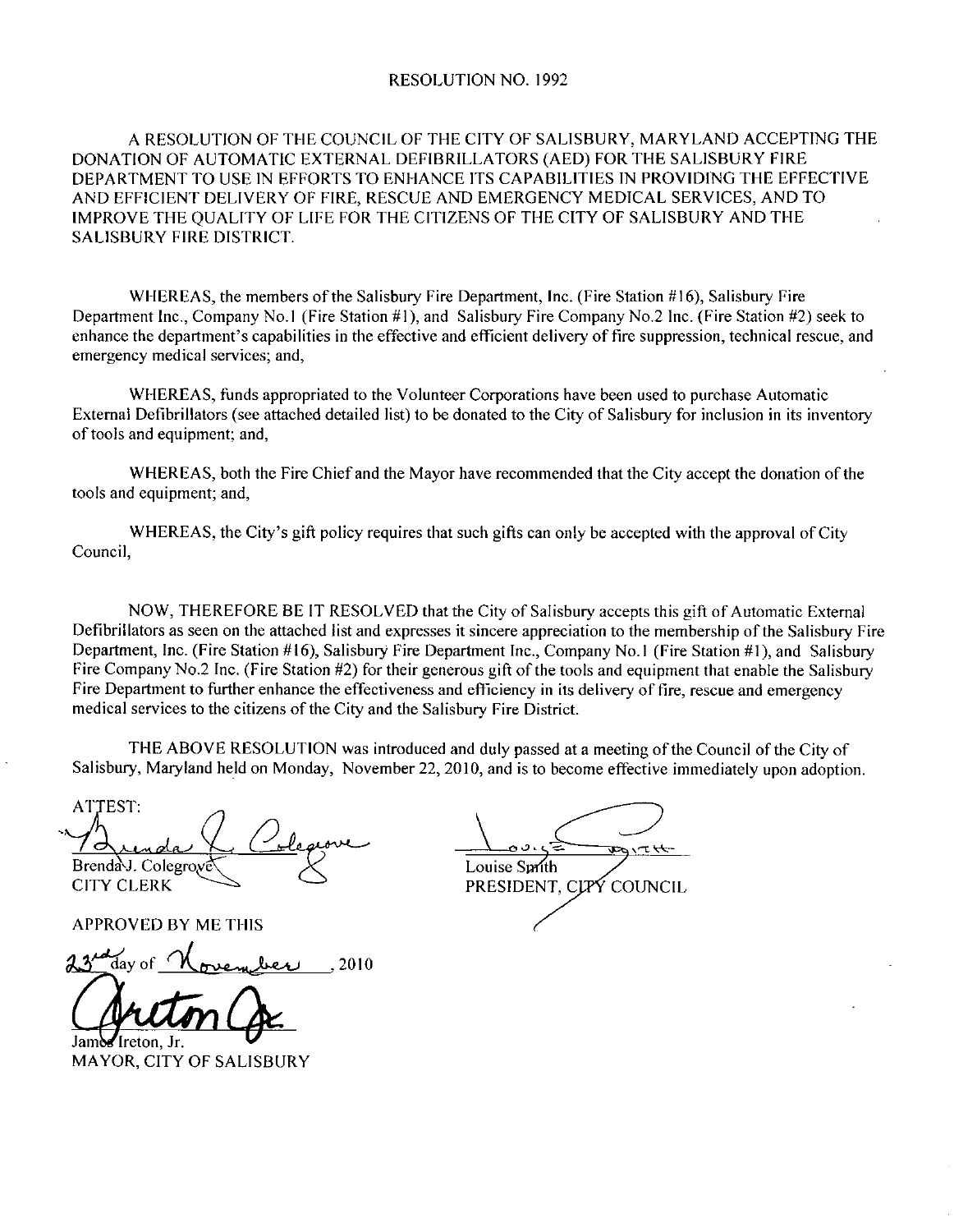|                                                                                                                                                                                                | Physio-Control, Inc                                                                                                                                                                                                |        | <b>Product Billing</b>                                                                                                                                                                              |          |                                                                                                                                                 |                   |                                               | <b>INVOICE</b>                                 | Page: 1  |
|------------------------------------------------------------------------------------------------------------------------------------------------------------------------------------------------|--------------------------------------------------------------------------------------------------------------------------------------------------------------------------------------------------------------------|--------|-----------------------------------------------------------------------------------------------------------------------------------------------------------------------------------------------------|----------|-------------------------------------------------------------------------------------------------------------------------------------------------|-------------------|-----------------------------------------------|------------------------------------------------|----------|
| CONTRO<br><b>Formerly Medtronic ERS</b><br>11811 Willows Road NE<br>Post Office Box 97006<br>Redmond, WA 98073-9706 USA<br>Telephone: 425-867-4000<br>Fax: 425-881-2405<br>F.E.I.N. 91-0697691 |                                                                                                                                                                                                                    |        | Mail payments only to this address:<br>12100 Collections Center Drive<br><b>Chicago, IL 60693</b><br>Please reference Invoice Number on your check.<br>For Inquiries, Call toll free 1-800-426-8047 |          |                                                                                                                                                 |                   |                                               | 111045234<br>10/28/10                          |          |
| BILL TO ACCOUNT:                                                                                                                                                                               | 00954404<br>SALISBURY FIRE STATION<br><b>HEADQUARTERS</b><br>325 CYPRESS STREET<br>SALISBURY, MD 21801<br>UNITED STATES                                                                                            |        |                                                                                                                                                                                                     |          | SHIP TO ACCOUNT: 00954404<br>SALISBURY FIRE STATION<br><b>HEADQUARTERS</b><br><b>325 CYPRESS STREET</b><br>SALISBURY, MD 21801<br>UNITED STATES |                   |                                               | Sold To: 00954404                              |          |
| Please return top portion with payment.<br>DATE SHIPPED<br> 10/28/10  SVFD2010OCT28                                                                                                            | PURCHASE ORDER NUMBER.                                                                                                                                                                                             | CEGGP2 | SALES/SERVICE REPRESENTATIVE<br>EAAA68                                                                                                                                                              |          |                                                                                                                                                 | barbepl           | locgov/lmf                                    | <b>THIAMABLE</b><br><b>HerkEMPT</b>            |          |
| CARRIER                                                                                                                                                                                        | <b>CARRIER TRACKING NUMBER</b>                                                                                                                                                                                     |        | <b>SALES ORDER</b>                                                                                                                                                                                  |          | <b>PAYMENT TERMS</b>                                                                                                                            |                   |                                               |                                                |          |
| NA-NC                                                                                                                                                                                          | 0174317703 CNT 26                                                                                                                                                                                                  |        | S3008833-00                                                                                                                                                                                         |          | Net 30 Days                                                                                                                                     |                   |                                               |                                                |          |
| CATALOG NOMBER<br>$1180427 - 000135$ PACKAGE, LP EXPRESS, SEMI,                                                                                                                                | 2 ELECTRODES, AHA 2005<br>S/N: 39259001<br>39259003<br>39259005<br>39259007<br>39259009<br>39259011<br>39259013<br>39259015<br>39259017<br>39259019<br>39259021<br>39259023<br>2.11101-000017 INFANT/CHILD REDUCED |        | OIY OND LIME<br>39259002<br>39259004<br>39259006<br>39259008<br>39259010<br>39259012<br>39259014<br>39259016<br>39259018<br>39259020<br>39259022<br>39259024<br>$\approx 24$ EA.                    | $24$ EA  | OTY SHP LOTY H/G                                                                                                                                | 24 24<br>Discount | an tenc<br>2015.00<br>$820.00 -$              | Rasidia.<br>28680.00<br>$24$ 0 $13900$ 2835.60 | 跳機<br>N. |
|                                                                                                                                                                                                | ENERGY DEFIBRILLATION<br>ELECTRODE STARTER KIT                                                                                                                                                                     |        |                                                                                                                                                                                                     |          |                                                                                                                                                 | Discount          | $20.85 -$                                     |                                                |          |
| Contact: WILLIAM GORDY<br>Phone:                                                                                                                                                               | 3 21300-004576 CASE ASSY - THERMOFORMED<br>LIFEPAK CR<br>410.548.3122                                                                                                                                              |        |                                                                                                                                                                                                     | $24$ EA. |                                                                                                                                                 | Discount          | $24$ 0.1 59.00 $\pm$<br>$8.85 -$<br>Sub Total | 1203.60<br>32719.20                            | F.       |

 $\bar{\mathbf{z}}$ 

 $\mathcal{S}$ 

\*\*\* CONTINUED \*\*\*



 $\ddot{\phantom{a}}$ 

 $\epsilon$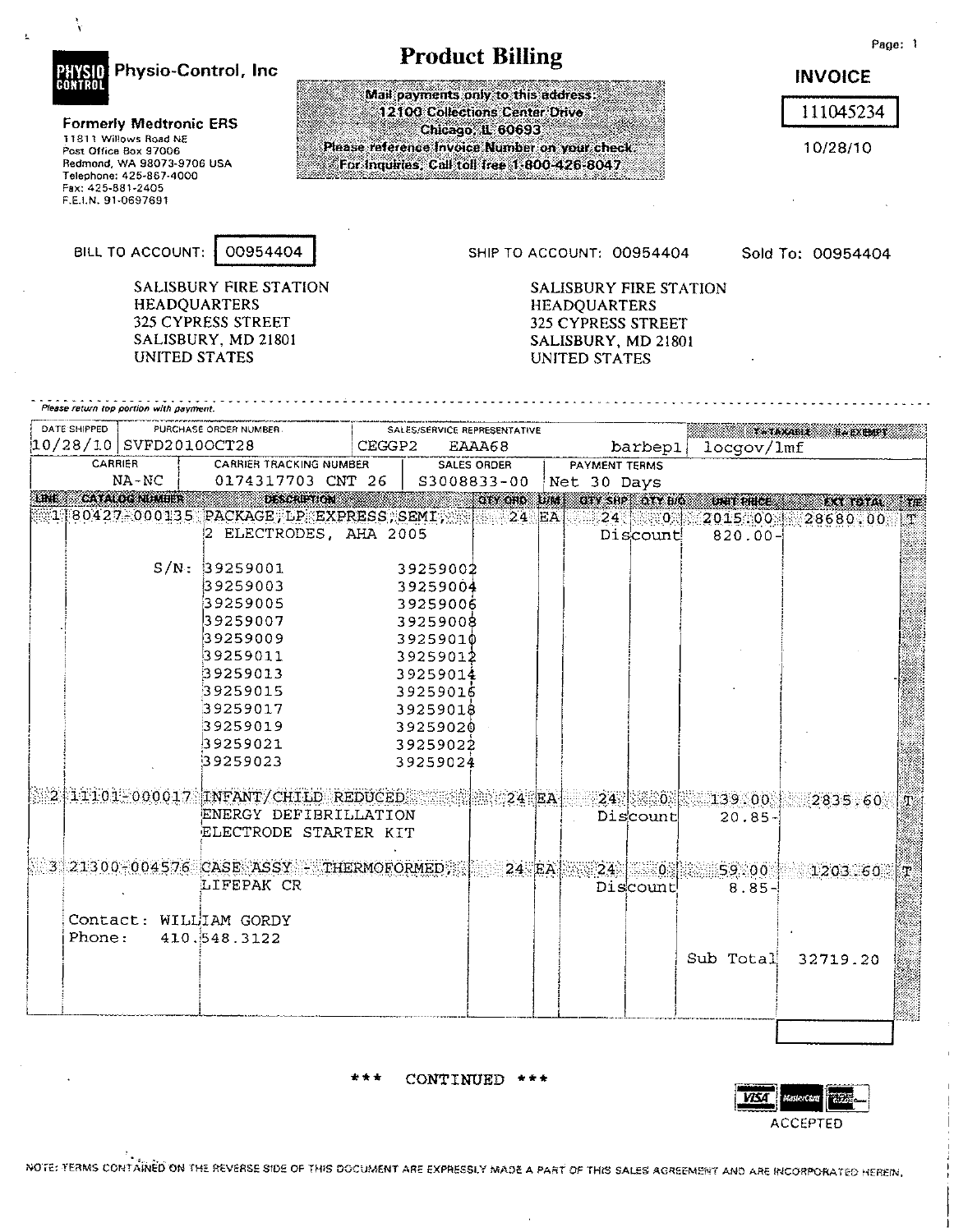| PHYSIO Physio-Control, Inc.<br><b>Formerly Medtronic ERS</b><br>11811 Willows Road NE<br>Post Office Box 97006<br>Redmond, WA 98073-9706 USA<br>Telephone: 425-867-4000<br>Fax: 425-881-2405<br>F.E.I.N. 91-0697691 |                                                                                 | Please reference invoice Number on your check.<br>For Inquiries, Call toll free 1-800-426-8047 | <b>Product Billing</b><br>Mail payments only to this address:<br>12100 Collections Center Drive | Chicago, IL 60693  |      |                                                                                                                                                 |                      |                               | Page: 2<br><b>INVOICE</b><br>111045234<br>10/28/10 |
|---------------------------------------------------------------------------------------------------------------------------------------------------------------------------------------------------------------------|---------------------------------------------------------------------------------|------------------------------------------------------------------------------------------------|-------------------------------------------------------------------------------------------------|--------------------|------|-------------------------------------------------------------------------------------------------------------------------------------------------|----------------------|-------------------------------|----------------------------------------------------|
| BILL TO ACCOUNT:<br><b>HEADQUARTERS</b><br><b>UNITED STATES</b>                                                                                                                                                     | 00954404<br>SALISBURY FIRE STATION<br>325 CYPRESS STREET<br>SALISBURY, MD 21801 |                                                                                                |                                                                                                 |                    |      | SHIP TO ACCOUNT: 00954404<br>SALISBURY FIRE STATION<br><b>HEADQUARTERS</b><br>325 CYPRESS STREET<br>SALISBURY, MD 21801<br><b>UNITED STATES</b> |                      |                               | Sold To: 00954404                                  |
| Please return top portion with payment.<br>DATE SHIPPED<br>$10/28/10$ SVFD2010OCT28                                                                                                                                 | PURCHASE ORDER NUMBER                                                           | CEGGP2                                                                                         | SALES/SERVICE REPRESENTATIVE                                                                    | EAAA68             |      |                                                                                                                                                 | barbep1              | <b>X ANABLE</b><br>locgov/lmf | 计文件文件文件                                            |
| CARRIER<br>NA-NC                                                                                                                                                                                                    | <b>CARRIER TRACKING NUMBER</b>                                                  |                                                                                                |                                                                                                 | <b>SALES ORDER</b> |      | PAYMENT TERMS                                                                                                                                   |                      |                               |                                                    |
| INE CATALOG NIMINA<br><b>RCVD VIA EMAIL</b>                                                                                                                                                                         | 0174317703 CNT 26<br><b>DESCRIPTION</b>                                         |                                                                                                | \$3008833~00                                                                                    | GIV ORD            | ama. | Net 30 Days                                                                                                                                     | <b>OTASHU ATALIC</b> | <b>INIT PHOE</b>              | <b>ENREDIAL</b>                                    |
| QUOTE 1-152595309.3<br>STATE MD CONTRACT<br>PCB X74941 10/28/10                                                                                                                                                     |                                                                                 |                                                                                                |                                                                                                 |                    |      |                                                                                                                                                 |                      |                               |                                                    |
|                                                                                                                                                                                                                     |                                                                                 |                                                                                                |                                                                                                 |                    |      |                                                                                                                                                 |                      |                               |                                                    |

**ACCEPTED**  $\mathcal{L}^{\pm}$ 

 $\overline{1}$ Ť

÷.

 $\dot{\mathbf{j}}$ 

 $\frac{1}{2}$ 

NOTE: TERMS CONTAINED ON THE REVERSE SIDE OF THIS DOCUMENT ARE EXPRESSLY MADE A PART OF THIS SALES AGREEMENT AND ARE INCORPORATED HEREIN,